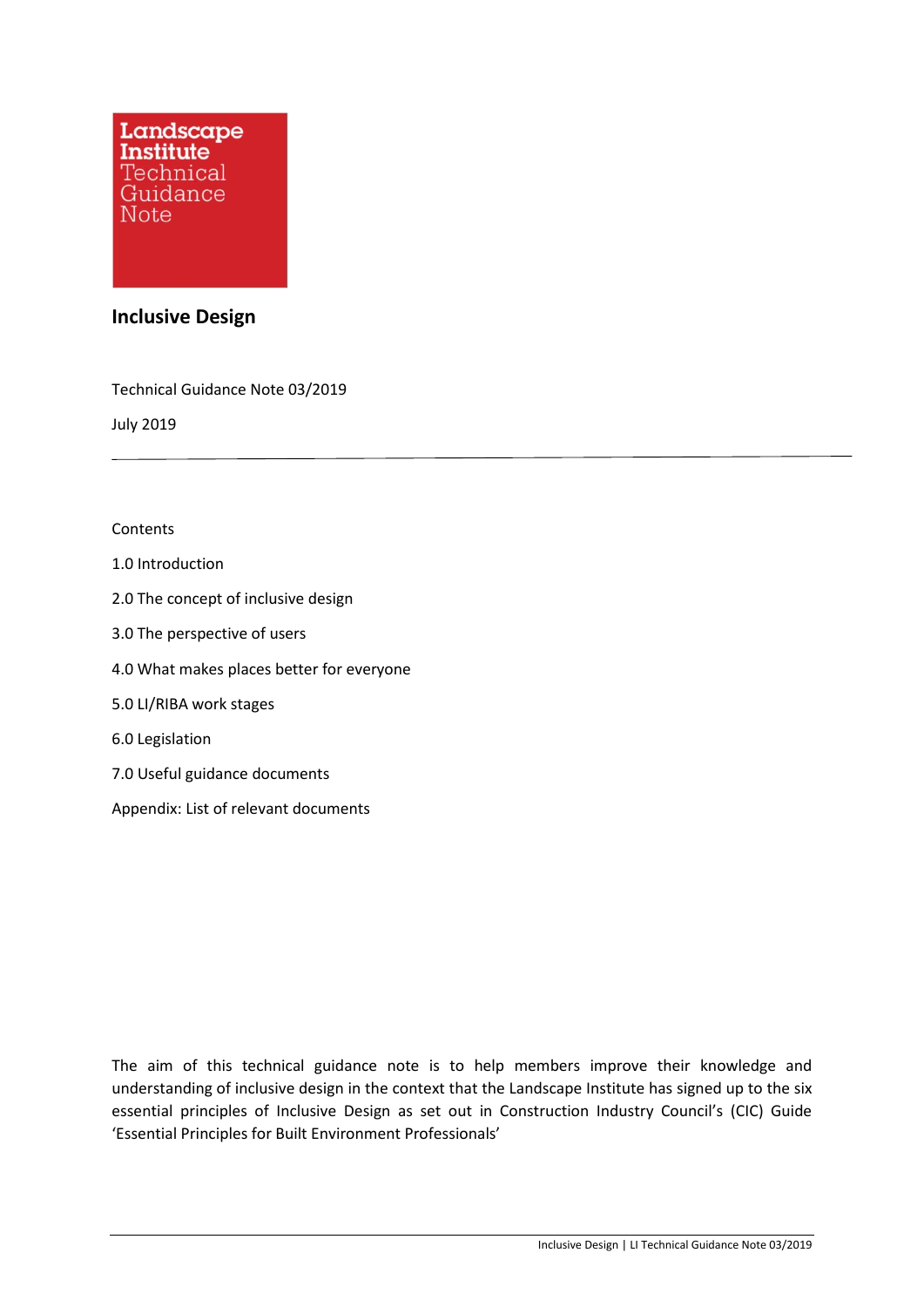# **1 Introduction**

- 1.1 The aim of this technical guide is to help members improve their knowledge and understanding of inclusive design. The LI has signed up to the six essential principles of Inclusive Design as set out in Construction Industry Council's (CIC) Guide 'Essential Principles for Built Environment Professionals':
	- Contribute to building an inclusive society now and in the future
	- Apply professional and responsible judgement and take a leadership role
	- Apply and integrate the principles of inclusive design from the outset of a project
	- Do more than just comply with legislation and codes
	- Seek multiple views to solve accessibility and inclusivity challenges
	- Acquire the skills, knowledge, understanding and confidence to make inclusion the norm not the exception
- 1.2 Creating inclusive environments should be approached as a process that runs through a project and ultimately makes places easier to use for all users, it should not be seen as just complying with guidance and legislation. A good introduction to Inclusive Design is available as a CPD session on the Design Council website. There are seven modules to this CPD and you receive a certificate on completion.

<https://inclusive.designcouncil.org.uk/login/confirm.php?data=dnuVeRsJTm33XuS/mckenna1642->

- 1.3 The Landscape Institute aims to encourage its members to take a lead professional role in the design of accessible and inclusive environments by:
	- design that helps to make the journeys people make and their use of streets and external space safe, accessible, easy, less challenging and more interesting;
	- understanding the issues from the perspective of a diversity of users through talking to the people most affected;
	- being aware of what makes places better for everyone to use;
	- applying inclusive design principles at each LI/RIBA work stage;
	- being aware of the legislation, government policy, and technical standards in relation to inclusive design; and
	- reviewing some of the most useful guidance, learning from award winning case studies and implementing best practice.
- 1.4 The Quality Assurance Agency's Subject Benchmark Statement for Landscape Architecture now includes a requirement for 'knowledge and understanding of the principles of inclusive design and the processes needed to achieve an inclusive environment'. The CIC have published a "Teaching and Learning Briefing Guide" (June 2017), to illustrate the key issues in terms of improving knowledge, skills and understanding in the creation of an inclusive built environment. It explains the implications for education and provides examples of good practice in teaching.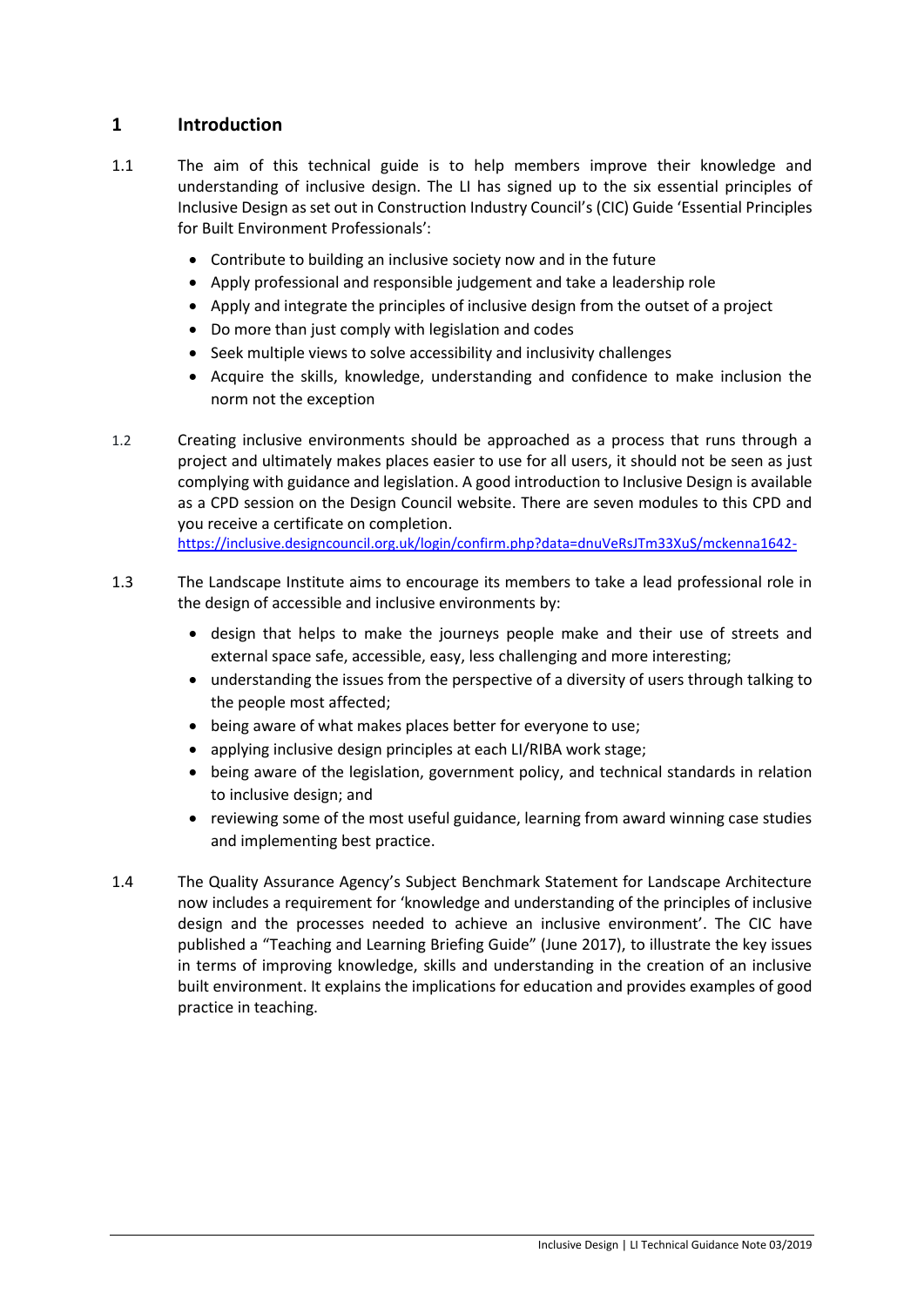*The extract in this box is from 'Creating an Accessible and Inclusive Environment' (Construction Industry Council 2017):*

*An inclusive environment recognises and accommodates differences in the way people use the built environment. It facilitates dignified, equal and intuitive use by everyone. It does not physically or socially separate, discriminate or isolate. It readily accommodates and welcomes diverse user needs — from childhood to adulthood through to old age, across all abilities and disabilities and embracing every background, gender, sexual orientation, ethnicity and culture.*

*An inclusive environment:*

- *creates buildings, places and spaces that can be used easily, safely and with dignity, by all of us, regardless of age, disability or gender;*
- *provides choice, is convenient and avoids unnecessary effort, separation or segregation;*
- *goes beyond meeting minimum standards or legislative requirements; and*
- *recognises that we all benefit from improved accessibility, including disabled people, older people and families with children, carers and those of us who do not consider ourselves to be disabled.*

*In making sound judgment, you should:*

- *look to the broad picture, consider the physical context and the context of a range of users;*
- *ensure your knowledge is current and up to date;*
- *address inclusive design throughout all project stages from pre-design to completion, in use occupation and management;*
- *be prepared to influence the decision maker/client of a project, inclusive design is as much their responsibility as it is yours;*
- *identify all the issues and options to the decision-maker/ client and ensure that solutions and options are offered; and*
- *be aware that there are inherently conflicting aspects in how an inclusive environment can be achieved, while having the confidence and knowledge to recognise and challenge poor accessibility and support good inclusive design solutions.*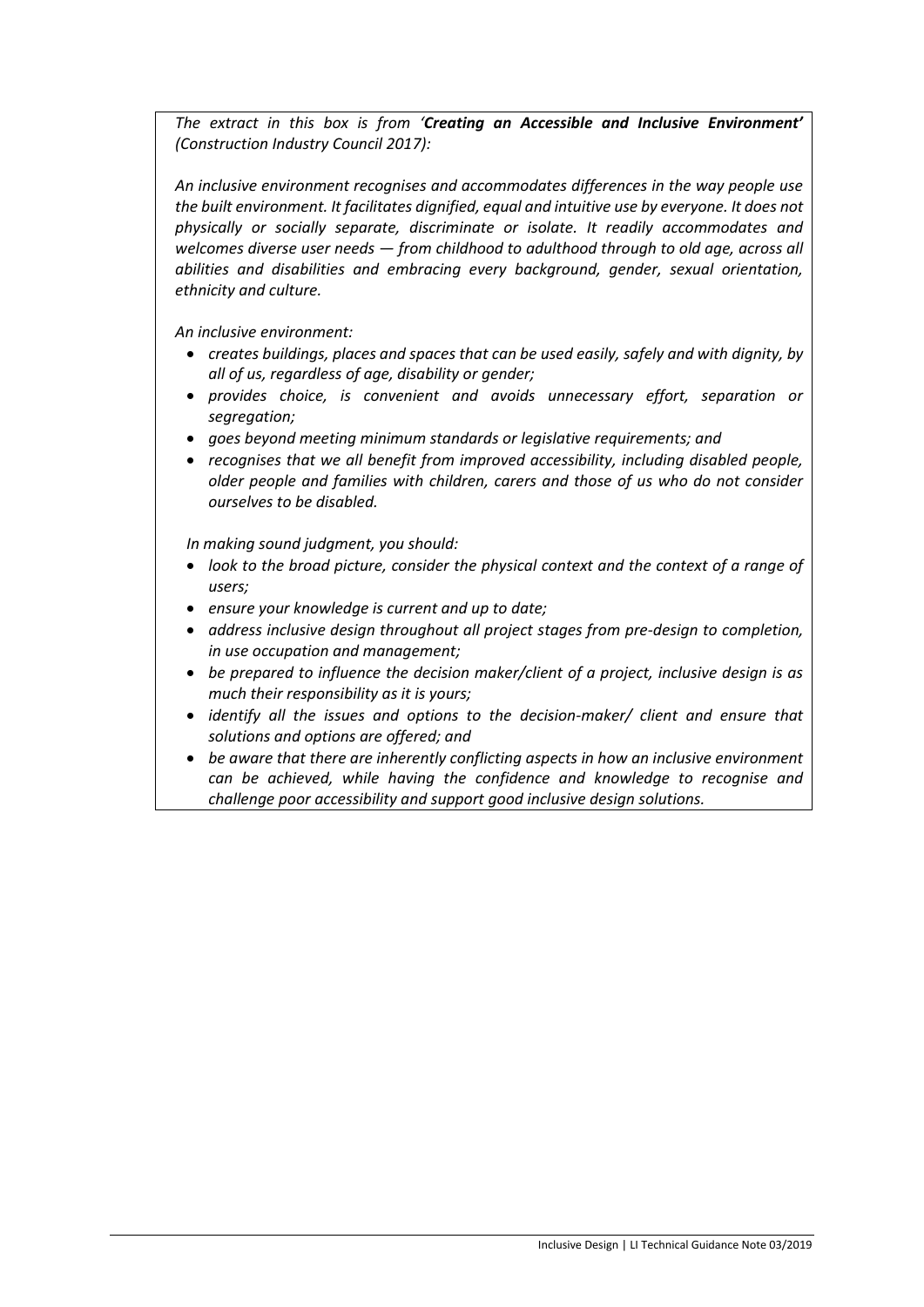# **2 The concept of inclusive design**

- 2.1 Inclusive design makes places easier to use for everyone and consideration should not be restricted to people with physical or sensory impairments. It includes children and parents with children, older people and people with a limiting long-term illness or health condition, including a mental health issue, dementia, Parkinson's, MS, and obesity. Cyclists as well as pedestrians should be considered within inclusive design.
- 2.2 An accessible and inclusive environment is not made up of isolated buildings or locations, it starts at your front door and includes the streets and places we use every day. Any break in the chain from front door to destination can make a journey inaccessible. A good way to visualise them is:
	- imagining the journeys you, your family and friends make as part of everyday lives;
	- recognising the challenges you and they face;
	- understanding where your project sits within the context of these journeys; and
	- identifying how journeys can be improved.
- 2.3 These journeys will take place along streets, across roads, through spaces and they may involve entering and using buildings. Journeys that are less challenging, more interesting and have landmarks along the way are easier to navigate and tend to feel shorter, encouraging people to undertake more journeys by active travel modes therefore improving future health, well-being and, hence, mobility.
- 2.4 Inclusive design is not just about the ability to get between A and B. It is also about how and whether we can all use places and spaces, whether that place is a street, park, play area, nature trail, beach, footpath or the space between buildings: all need to be accessible. Good design is inclusive design and benefits everyone.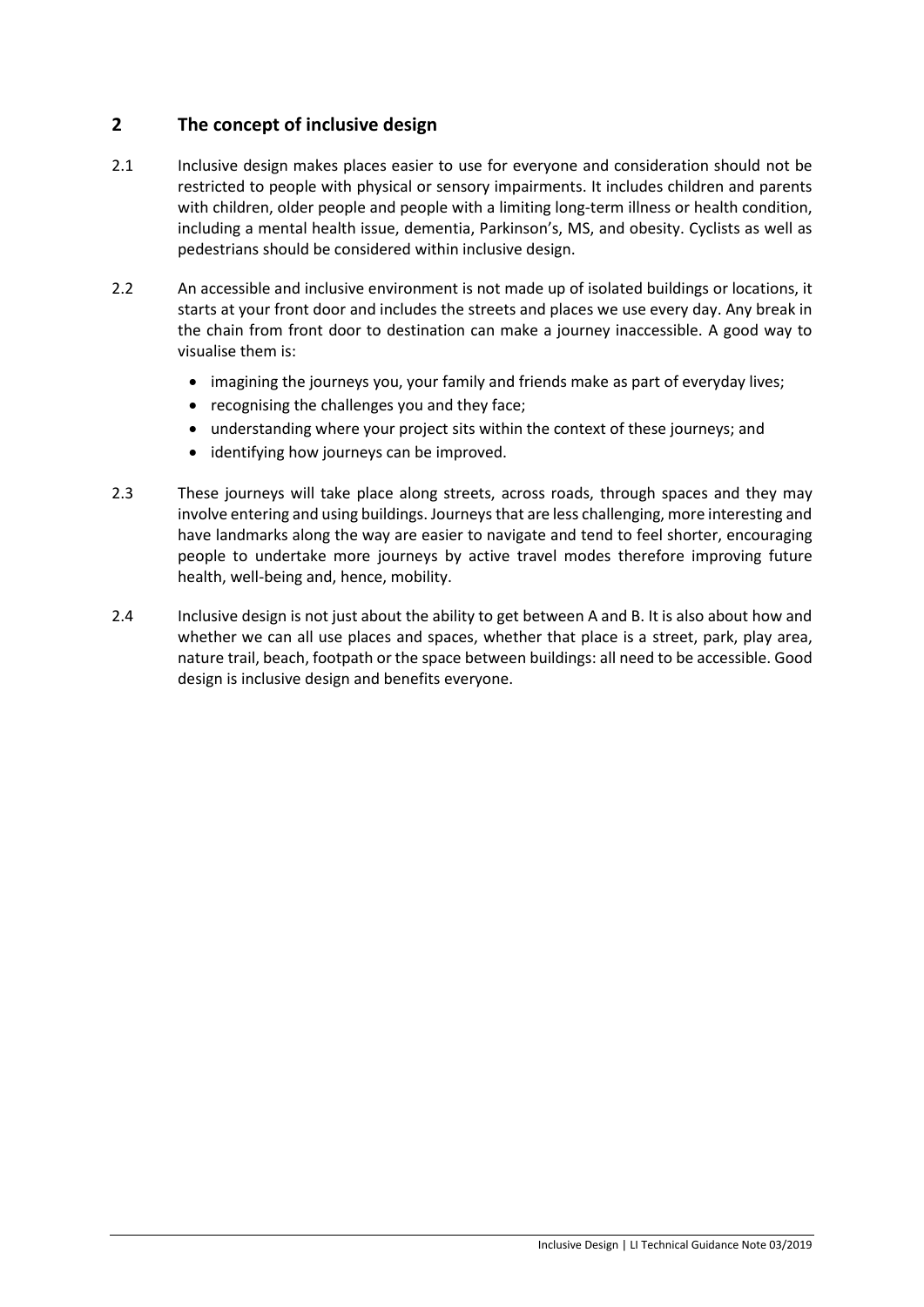# **3 The perspective of users**

- 3.1 Effective engagement techniques should be incorporated into the process to ensure that all users have an appropriate level of input. Co-production of design is one of the most effective methods of engagement that has started to be used in Inclusive Design. "*Co-production means local Disabled residents are working together with decision makers; to actively identify, design, and evaluate policy decisions and service delivery that affect our (their) lives and remove the barriers we (they) face"* (Haringey Council). The people who speak loudest are not always the one you should be listening too. Sometimes the most important users don't have a voice or group representing them such as children or people with cognitive impairment. Users will have different requirements and these must be integrated into project requirements and you, as a designers should seek a balanced approach appropriate to the context:
	- the public realm is used by everyone, but that does not mean all places have the same distribution of user groups, so an area outside a school might have different priorities to the entrance to a health centre;
	- not everyone accesses and processes information in the same way, so consider how you communicate with the people you talk to;
	- consider how potential users may perceive, use, feel safe and comfortable in the spaces you are designing;
	- different people see things from different perspectives so utilise cross-disciplinary knowledge; and
	- consider who may be excluded from traditional ways of consulting with users is your exhibition space wheelchair accessible, is your exhibition material easy to understand by non professionals, have you provided information in accessible formats, have you tried to reach people who cannot attend public meetings?
- 3.2 The London Legacy Development Corporation (LLDC) Built Environment Access Panel (BEAP) is a good example of effective engagement. LLDC's task was to ensure that the future communities and neighbours of Queen Elizabeth Olympic Park came to live in a vibrant new area which embeds the best principles of accessibility and inclusion. LLDC established BEAP in June 2010, made up of disabled people and experts on inclusive design. Its membership included members of the London 2012 BEAP and local community representatives from the housing sector, minority ethnic and faith groups and members of the Stratford City Consultative Access Forum to bring synergy with the Stratford City development. BEAP supports the Development Corporation to embed accessibility within its proposals and to ensure Inclusive Design Standards are met.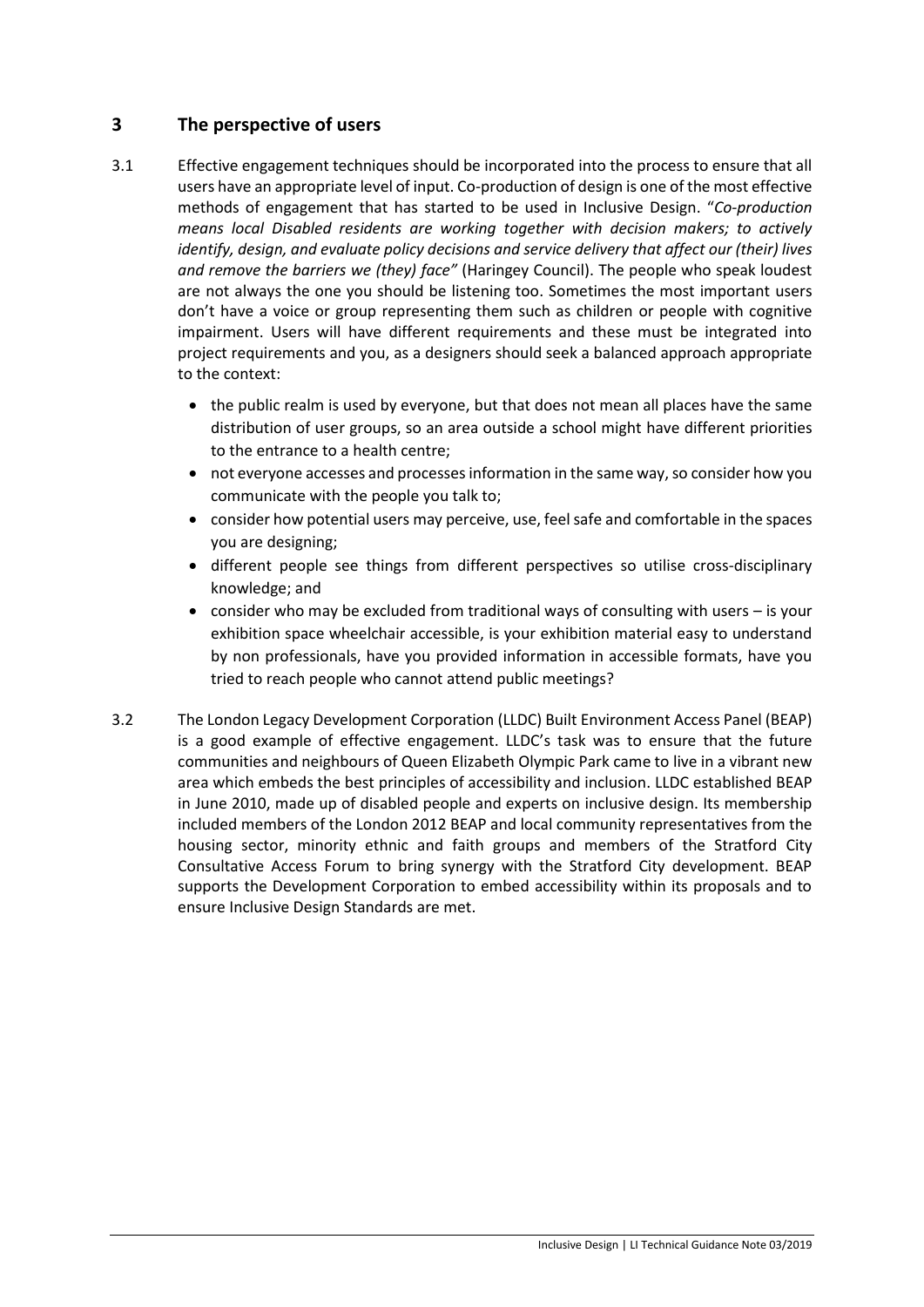# **4 What makes places better for everyone**

- 4.1 Good design involves finding the right balance in a project but there are some things that universally improve the environment for all users. These include:
	- prioritising design for pedestrians and cyclists over the needs of vehicles particularly along and across the streets and roads that make up the majority of people's journeys;
	- providing regular seating opportunities for resting on a journey;
	- creating more interesting streetscapes with regular landmarks which make journeys more memorable, easier to navigate and enjoyable;
	- providing direct routes that are straightforward and legible so easy to navigate;
	- providing a choice of routes for different users, but without unnecessary segregation think equality for all users;
	- providing accessible wayfinding and signage;
	- taking care in the use of tonal/colour contrast in paving to help navigation rather than causing confusion for people with poor sight or dementia
	- mitigating for the effects of topography;
	- ensuring natural surveillance;
	- providing protection from hazards;
	- ensuring good lighting whilst considering those who are light sensitive: understand the journeys people make at night or on a winters evening and the impact vegetation can have on lighting;
	- providing well-signed access to drinking water and toilet facilities;
	- remembering that trees and plants improve mental well-being; and
	- providing refuges of calm within a busy urban environments creates places for, mental as well as physical, rest and recovery.
- 4.2 Inclusive design should be a sensible solution to a problem. If your design does not look sensible then it could be causing more problems than it is solving. Shoe-horning standard design solutions into a non-standard site whilst applying over-lapping guidance can result in a confusing environment difficult for people to understand.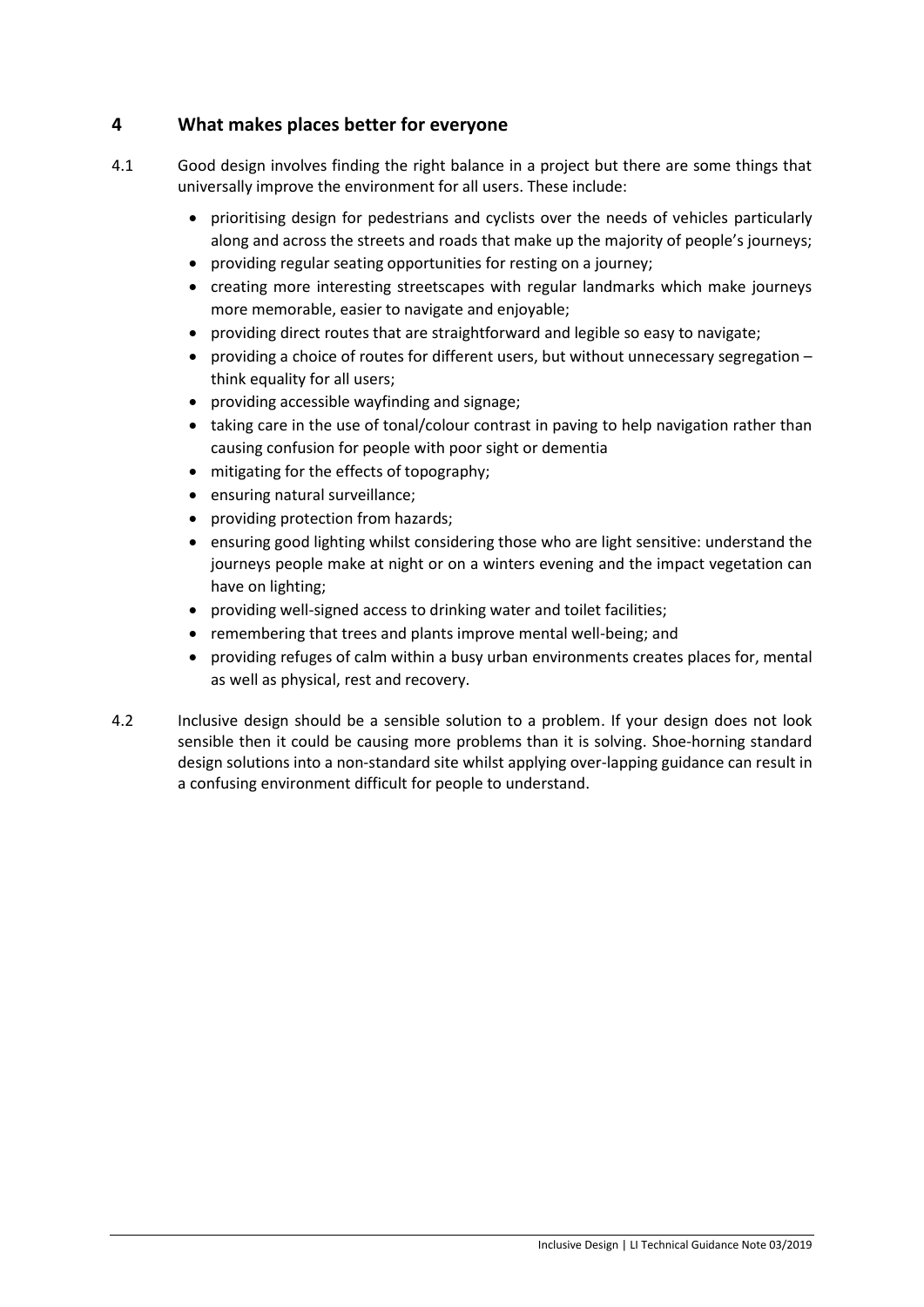# **5 LI/RIBA work stages**

- 5.1 Inclusive design has emerged as a way of making environments accessible to disabled people. As such, it has often been seen by Landscape Architects as relating to a minority of users, however, it is likely that we will all, at one time or another, experience difficulties as a pedestrian, particularly as we grow older, or if we are a parent with a pram and a toddler in tow. Good inclusive design is an empathetic way of thinking that benefits everyone and should be intrinsic to a project from the earliest stages right through a project's lifetime. The CIC Essential Principles Guide recommends incorporating an Inclusive Design Strategy into the Strategic Brief (RIBA Stage 0). The CIC guide goes on to say "*The sooner the client identifies an Inclusive Environment Champion and the project team engages with access and inclusive design professionals (see guideline 5) the easier it will be to apply low or no cost solutions to achieving an inclusive environment and get the big strategic decisions right*."
- 5.2 The Landscape Institute encourages members to apply inclusive design principles from the start of a project and at each stage of a project through to completion and on going maintenance. This will help to ensure that the principles of inclusive design are implemented throughout the development process. A clear audit trail can also help to demonstrate that you have consciously thought about inclusive design in-line with the Equalities Act 2010 (see next section).
- 5.3 The CIC guide sets out the following stages/actions which have been organized according to the RIBA 2013 Plan of Work below:

Stage 0, Strategic Definition:

• **Strategic vision**: Commit to implementing an inclusive design process and identify an Inclusive Environment Champion.

Stage 1, Preparation and Brief:

- **Initial concept brief**: Embed the principles of inclusive design into the brief
- **Budget estimates**: Structure the budget to ensure that costs address accessibility and inclusivity, including costs of access expertise on the project team from inception to completion
- **Procurement process**: Incorporate the principles of inclusive design into procurement requirements
- **Development Agreements**: Make explicit reference to meeting best practice standards in any development agreements

Stage 2, Concept Design:

• **Master plan and outline designs: Initiate early consultation and engagement with strategic user groups, including local access groups and groups of people with characteristics protected by the 2010 Equality Act** 

Stage 3, Developed Design:

- **Planning application: Use Design and Access Statements to demonstrate how the highest standards of access and inclusion have been achieved**
- **Building control application: Demonstrate in any Access Strategy how access solutions have met the vision of an inclusive environment**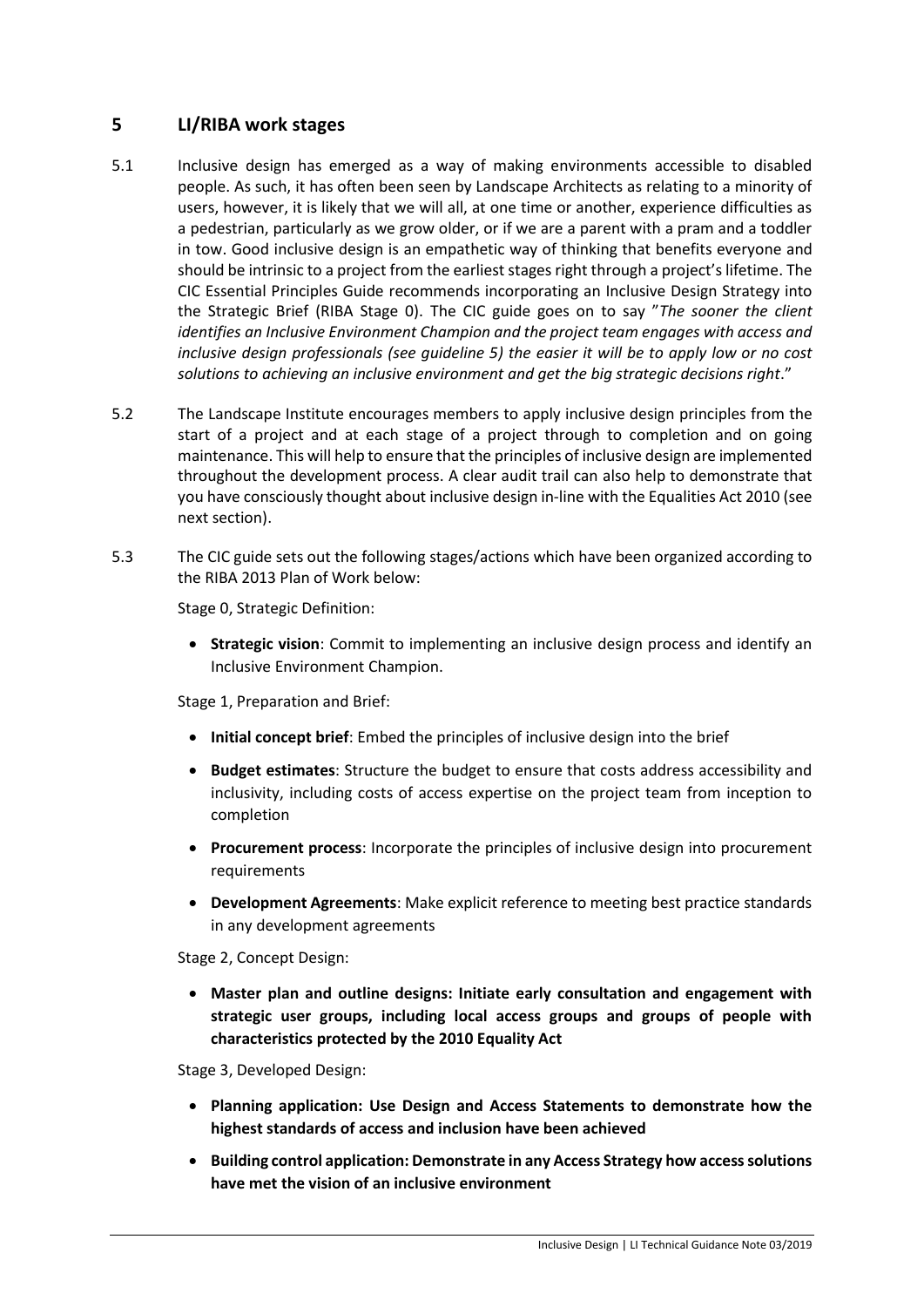Stage 4, Technical Design:

• **Detailed design and product selection: Maintain vigilance in the detailed design and project selection to ensure that inclusive access and facilities are delivered** 

Stage 5, Construction:

• **Construction phase: Ensure that value engineering or other changes during the construction phase are not to the detriment of inclusive design or accessibility – attention to detail is critical** 

Stage 6, Handover and Close Out:

- **Appraisal at project completion: Audit accessibility and means of escape provisions prior to completion using access expertise**
- **Fit out and post occupancy evaluation: Maintain levels of accessibility and ensure that staff are fully trained in the use of facilities**

Stage 7, In Use:

- **In-use management policies, practices and procedures: Monitor future changes and embed the principles of inclusive design into planned maintenance programmes**
- **Long-term occupancy, end user/public feedback: Review end user feedback, tailored audit changes and customer surveys, and use lessons learned to enhance inclusive design in future projects**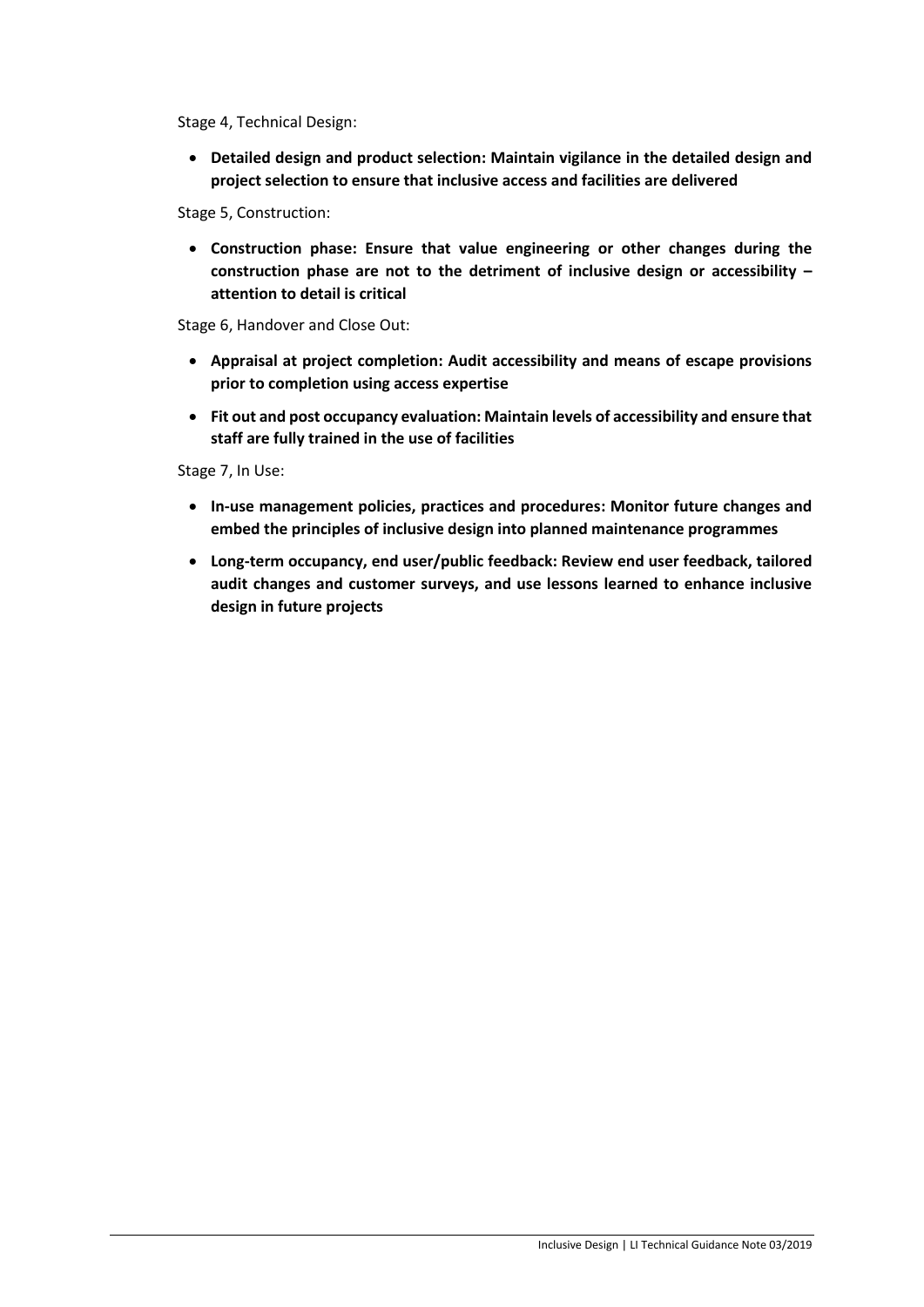# **6 Legislation**

- 6.1 The Equalities Act 2010 sets out our Equality Duty to:
	- eliminate unlawful discrimination;
	- advance equality of opportunity; and
	- foster good relations.
- 6.2 The Equalities Act states: "Public bodies must publish information to show that they consciously thought about the three aims of the Equality Duty as part of the process of decision-making." and requires a 'reasonable' adjustment to ensure the equal provision of services. The definition of reasonable is on a case by case basis.
- 6.3 Through the Equality Act and preceding legislation (The Disability Discrimination Act should no longer be referred to as it is incorporated into the Equality Act), it is unlawful for service providers to treat disabled people less favourably than other people for a reason related to their disability, and since 2004 service providers have had to alter the physical features of premises if the service continues to be impossible or unreasonably difficult for disabled people to use.
- 6.4 Where schemes need planning permission, the advice in the National Planning Framework and Guidance is for the need to provide Design and Access statements with a planning application, Local Authorities provide additional advice on this to differing degrees in the form of Supplementary Planning Documents which Landscape Architects should review.
- 6.5 In the public highway, the Highway's Act is the relevant legislation with guidance provided by the Manual for Streets 1 and 2 (with 3 now being produced).
- 6.6 Building Regulations 2010: Part M "*Access to and use of buildings*" is legislation in England with equivalent documents in devolved parts of the UK, as such this is a minimum standard. Although Part M of the Building Regulations relates to access into and within a building much of the advice is also very relevant to the external environment including the design of spaces between buildings and the approaches to buildings. : "*M1. Reasonable provisions shall be made for people to gain access to and use the buildings and its facilities*". Approved Document M of the Building Regulations provides guidance but is not the only way to address issues, if alternative designs are presented the applicant will need to demonstrate via an Access Statement that reasonable provision has still been made. If you follow the guidance in an Approved Document there will be a presumption in favour of compliance however compliance is not guaranteed.
- 6.7 The Workplace (Health, Safety and Welfare) Regulations 1992 cover a wide range of basic health, safety and welfare issues and apply to most workplaces (with exceptions including construction work on construction sites). The document includes guidance and reference to the Approved Code of Practice which provides advice on how to comply with the law.
- 6.8 In Scotland, The main pieces of legislation which the planning system operates under are:
	- [Town and Country Planning \(Scotland\) Act 1997](http://www.legislation.gov.uk/ukpga/1997/8/contents)
	- [Planning etc. \(Scotland\) Act 2006](http://www.legislation.gov.uk/asp/2006/17/contents)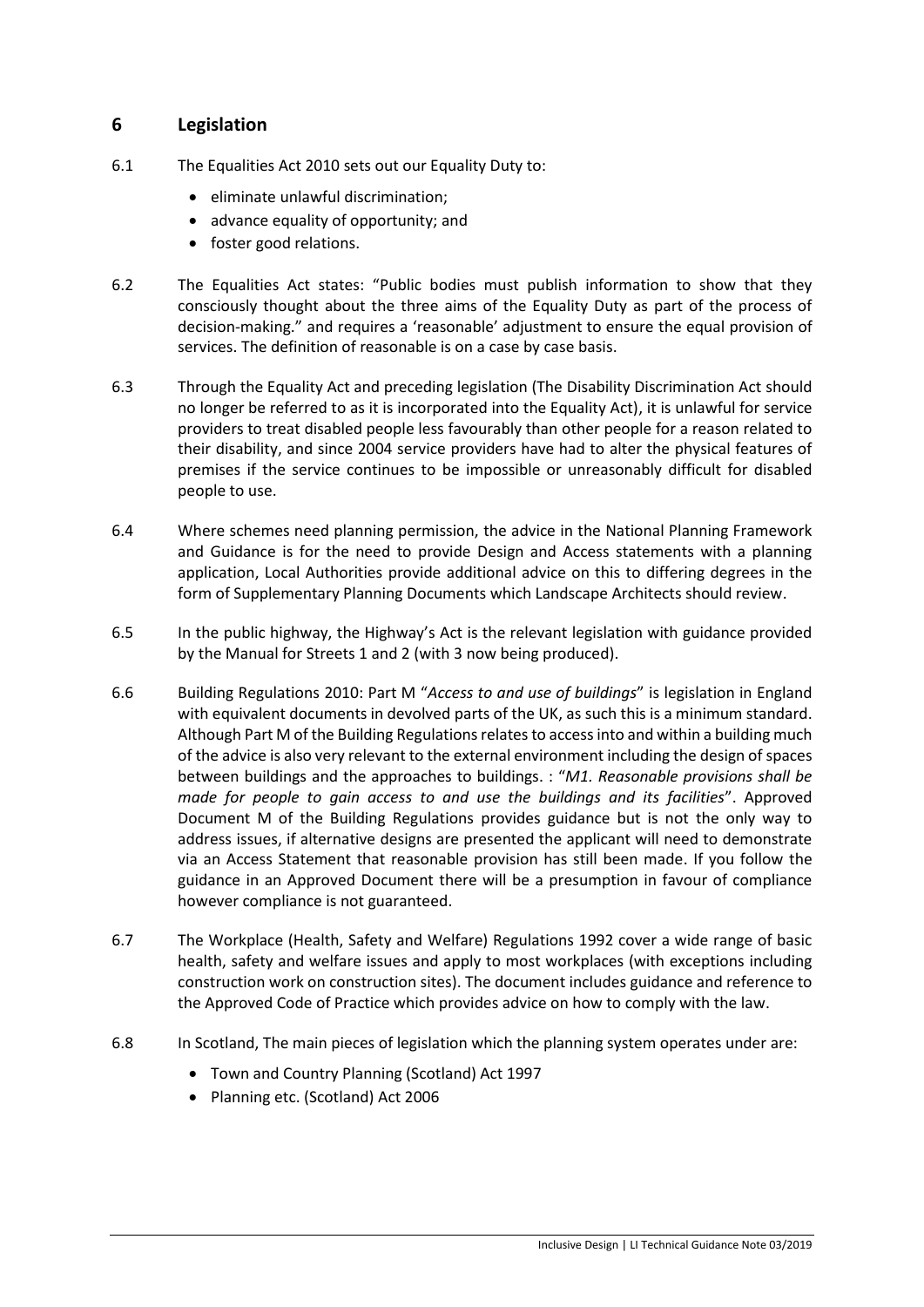- 6.9 Accessibility is covered in the Building Regulations and subject specific planning policies:
	- ['Creating Places](https://beta.gov.scot/publications/creating-places-policy-statement-architecture-place-scotland/)', published in 2013, is the Scottish Government's policy statement on architecture and place. It contains policies and guidance on the importance of architecture and design.
	- ['Designing Streets'](https://beta.gov.scot/publications/designing-streets-policy-statement-scotland/) published in 2010, was the first policy statement in Scotland for street design, and marked a change in emphasis by putting place and people before the movement of motor vehicles.
	- and planning advice note PAN78 [.](https://beta.gov.scot/publications/pan-78-planning-building-standards-advice-note-inclusive-design/)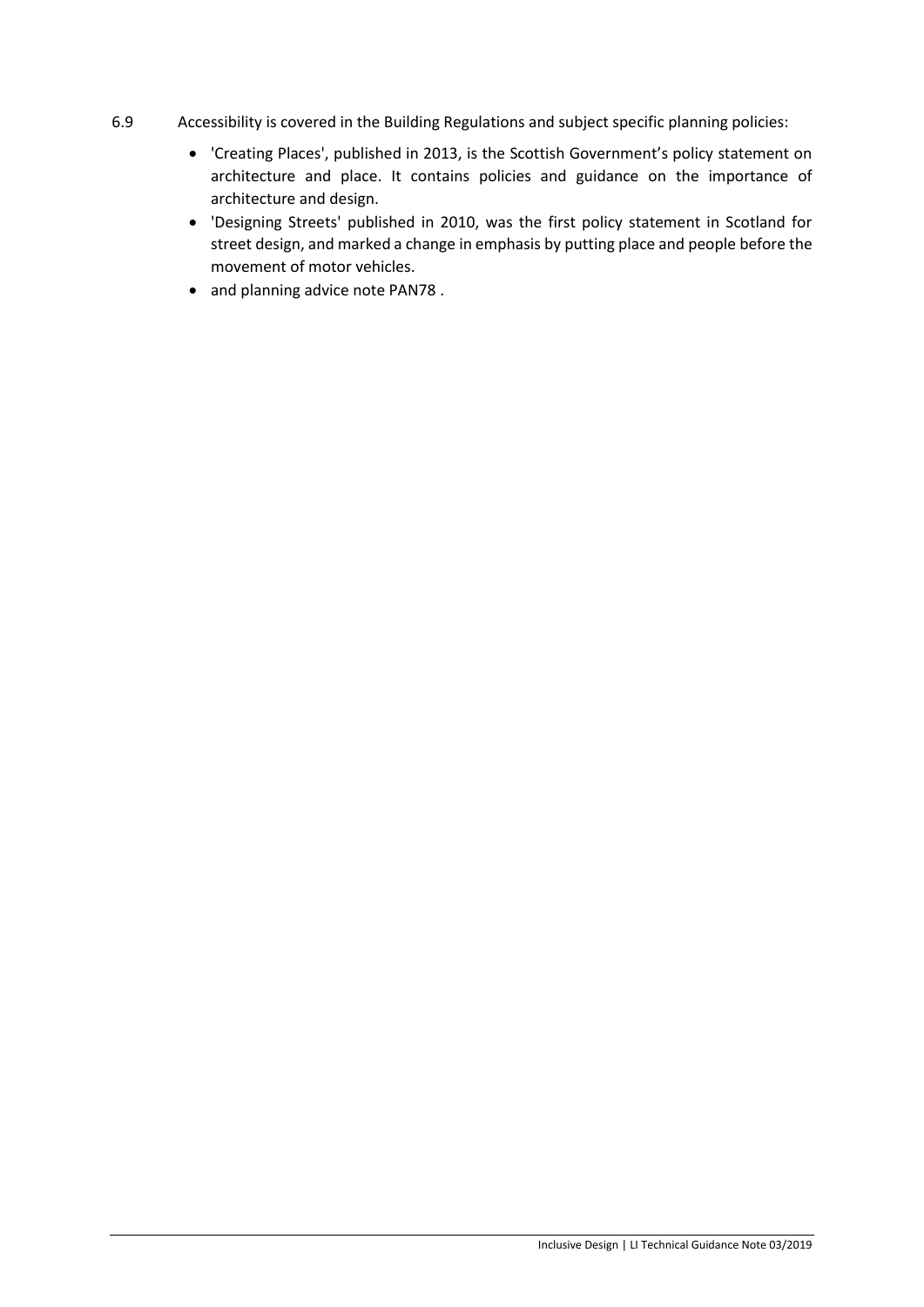# **7 Useful guidance documents**

7.1 There is a tremendous amount of guidance published relating to different aspects of the built environment which are regularly updated. Some of the most useful guidance is outlined briefly below (mostly available on the internet) and more guidance is referenced in Appendix 1. Generally, we have not provided links as these can become out of date, documents can usually be found by entering the title into a search engine.

British Standard BS 8300 2018 Design of an accessible and inclusive built environment - Part 1 External Environment – Code of Practice

- 7.2 The new BS8300 published in 2018 is extensively changed from the previous version. The principal change is to divide the document into two parts:
	- Part 1: External environment;
	- Part 2: Buildings.
- 7.3 As a code of practice, this is guidance and recommendations, it should not be quoted as if it were a specification and particular care should be taken to ensure that claims of compliance are not misleading. Any user claiming compliance with this part of BS 8300 is expected to be able to justify any course of action that deviates from its recommendations.
- 7.4 This British Standard explains how the external built environment, including streets, parks, landscaped areas, the approach to a building, and the spaces between and around buildings, can be designed, built and managed to achieve an inclusive environment
- 7.5 The structure of the document follows the logic of the "journey sequence" with additional recommendations including:
	- inclusive design;
	- street design;
	- public facilities includes temporary external events;
	- specific locations;
	- street furniture;
	- external lighting;
	- management issues associated with the external environment.

## *Shared Space*

7.6 The recommendations for street design do not include any advice on shared space/shared surfaces, as responses to the public consultation on this edition of BS 8300-1 indicate that the subject is controversial, and further research is required before the subject can be covered in any detail in the standard, NB: the LI are just publishing a Technical Information Note on Shared Space (Summer 2019).

## *Horizontal and Vertical Movement*

7.7 The design for pedestrian movement is now divided into sections on Horizontal Movement and Vertical Movement consistent with the "journey" concept. It is assumed in the section on Horizontal Movement that a gradient of 1:60 or less steep is level; steeper than 1:60 (but less steep than 1:20) is "*gently sloping*" (and should have a landing for each 500mm of rise);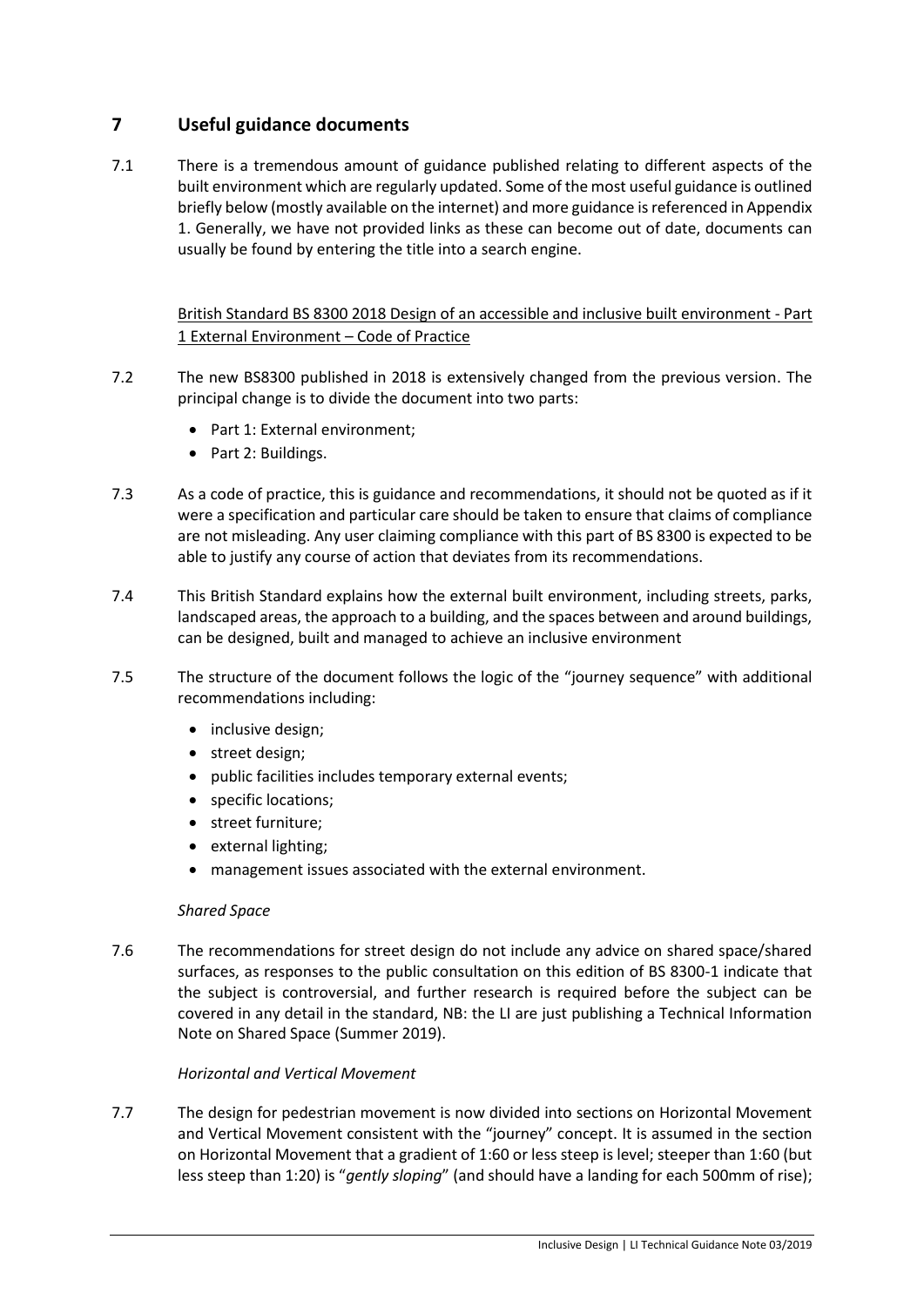and 1:20 or steeper is a ramp. The following information is provided on Gently Sloping environments:

*Gently Sloping access routes:*

*Where an access route has a gradient steeper than 1:60, but not as steep as 1:20, it should usually have a level landing for each 500 mm rise of the access route. On access routes with a gradient not steeper than 1:30, a level resting place adjacent to the route may be provided as an exception. A level landing should also be provided wherever a change of direction occurs. The cross-fall gradient across a level access route should not exceed 1:50, except when associated with a dropped kerb or adjacent resting place. Where there is no cross-fall to a landing, there should be adequate draining to ensure that there is no ponding at the foot of a ramp or slope.*

7.8 Steps and ramps are covered in the Vertical Movement section. The gradient and calculation of the distance between resting points on a ramp is now set out in a lengthy table according to the "*rise in ramp, in increments of 10mm*" with figures quoted for both a "*Preferred Approach*" and a "*Max. Permissible Approach*". A formula is also quoted for this calculation in case it is required.

*Inclusive Design and an Inclusive Design Strategy*

- 7.9 Previous editions of BS 8300 have advised specifically on designing for disabled people. The new BS 8300-1 explains how to design, build and manage the external environment in a way that is inclusive proposing that an Inclusive Design Strategy should be produced at the outset of a project, the process for this is outlined.
- 7.10 The previous standard was largely based on the Equalities Act 2010 and Part M of the building regulations which stated "*reasonable adjustments*" to enable people with disabilities to access buildings. The main focus was on the design of separate accessible facilities and their ability to meet requirements of disabled people. The recent version however focuses on the environment as a whole and how it can be made universally accessible meaning developers can build/make inclusive environments from the start. A key element of the revision to BS 8300 is to offer "*equal access to services and buildings*":
- 7.11 BS8300 provides a useful summary of the accessibility requirements in relation to a Design and Access Statement and differentiates this from an Access Strategy for building control purposes.
- 7.12 The guidance in the document is structured under the following headings:
	- Strategic site and building layout
	- Arriving at a destination
	- Parking provision including: cycles and mobility scooters
	- Horizontal movement i.e. the design of access routes including: widths, gradients, hazards, surfacing, gates and barriers
	- Vertical movement: including steps and ramps
	- Public facilities: including public art, seating, water features, toilets, trees and soft landscaping)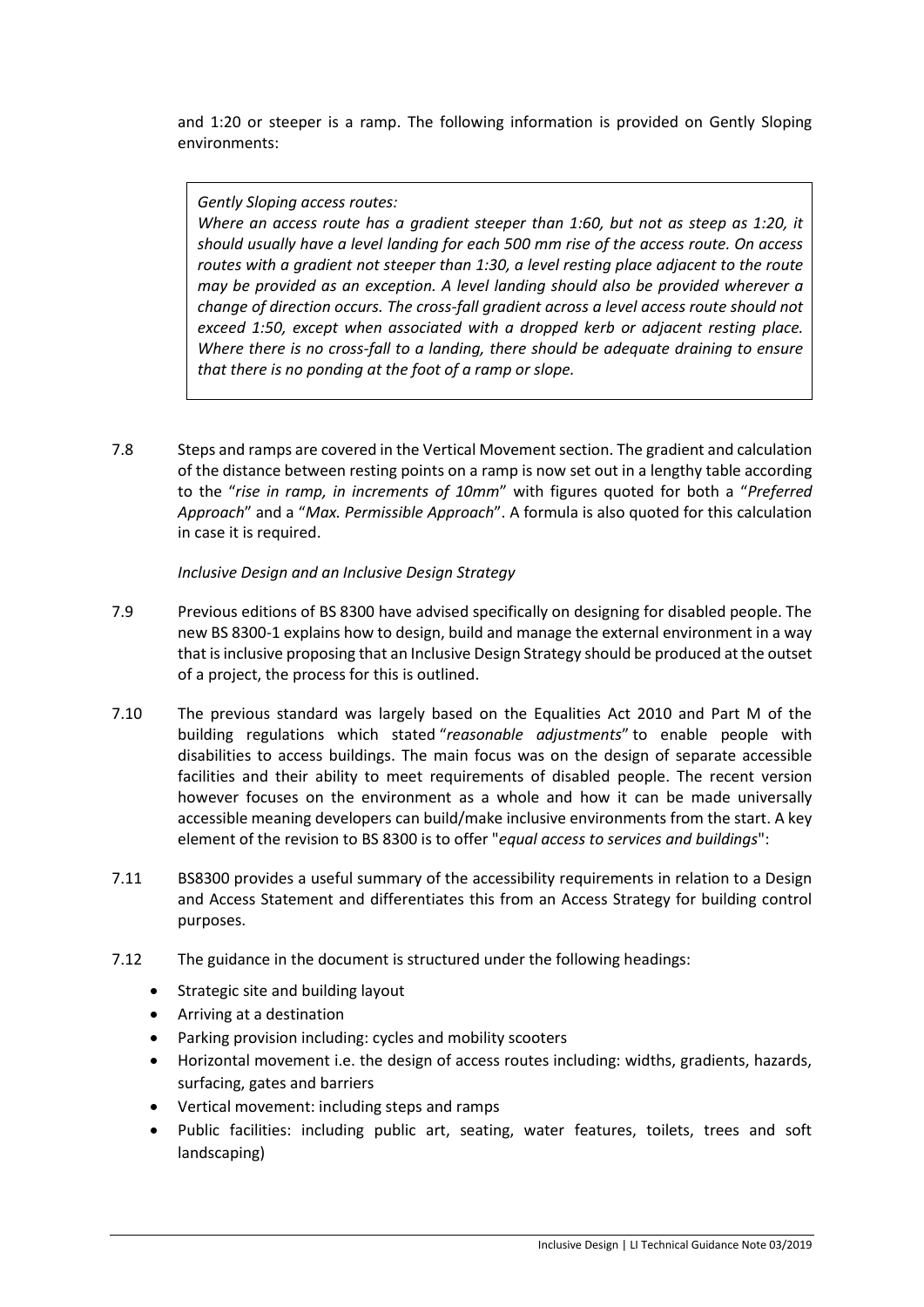- Lighting (including general principles, avoiding glare, colour rendering, ramps, steps and way-finding)
- Specific locations including: Nature Trails, Beaches and piers, Parks and Gardens, Fishing and Angling, Historic landscape and monuments, Play Areas
- 7.13 Further detail is then provided in the following annexes:
	- Management and maintenance
	- Using light reflective values to assess visual contrast
	- Space allowance for wheelchairs manoeuvering and access to vehicles
	- Temporary external events
	- Space allowance for people passing on an access route
	- Slip potential characteristics of treads, ramp surfaces and floor finishes

### *Countryside footpaths and bridleways*

7.14 Where access is available as a right, for instance on countryside paths and bridleways, this standard applies to all interventions which affect the physical condition of a right of way, for instance, if a gate or stile is provided or a constructed surface applied to a route. On nature trails, and paths in parks and gardens, where it might not be practicable to adhere strictly to the recommendations in this standard, the aim would nonetheless be to maintain as close compliance as possible.

### *Historic environments*

7.15 The extent to which the recommendations apply to scheduled monuments, registered parks and gardens, registered battlefields and conservation areas is determined on a case-by-case basis.

### *Visual contrast*

7.16 Extensive information on visual contrast is supplied. Street furniture and planters should contrast with its surroundings. Paving patterns should be carefully designed to inform users of their surroundings and not cause confusion; bold surface patterns can be disorientating or misleading to the blind or partially sighted and people who have sensory/neurological processing difficulties for instance: coloured bands running transverse to the direction of travel might be perceived as a step or kerb.

### Housing

- 7.17 Guidance on individual dwellings is covered by BS 9266 *Design of accessible and adaptable general needs housing*. Along with Building Regulations Part M "*Access to and use of buildings*", Volume 1 Dwellings:
	- M4(1) Category 1: Visitable Dwellings
	- M4(2) Category 2: Accessible and adaptable dwellings
	- M4(3) Category 3: Wheelchair user dwellings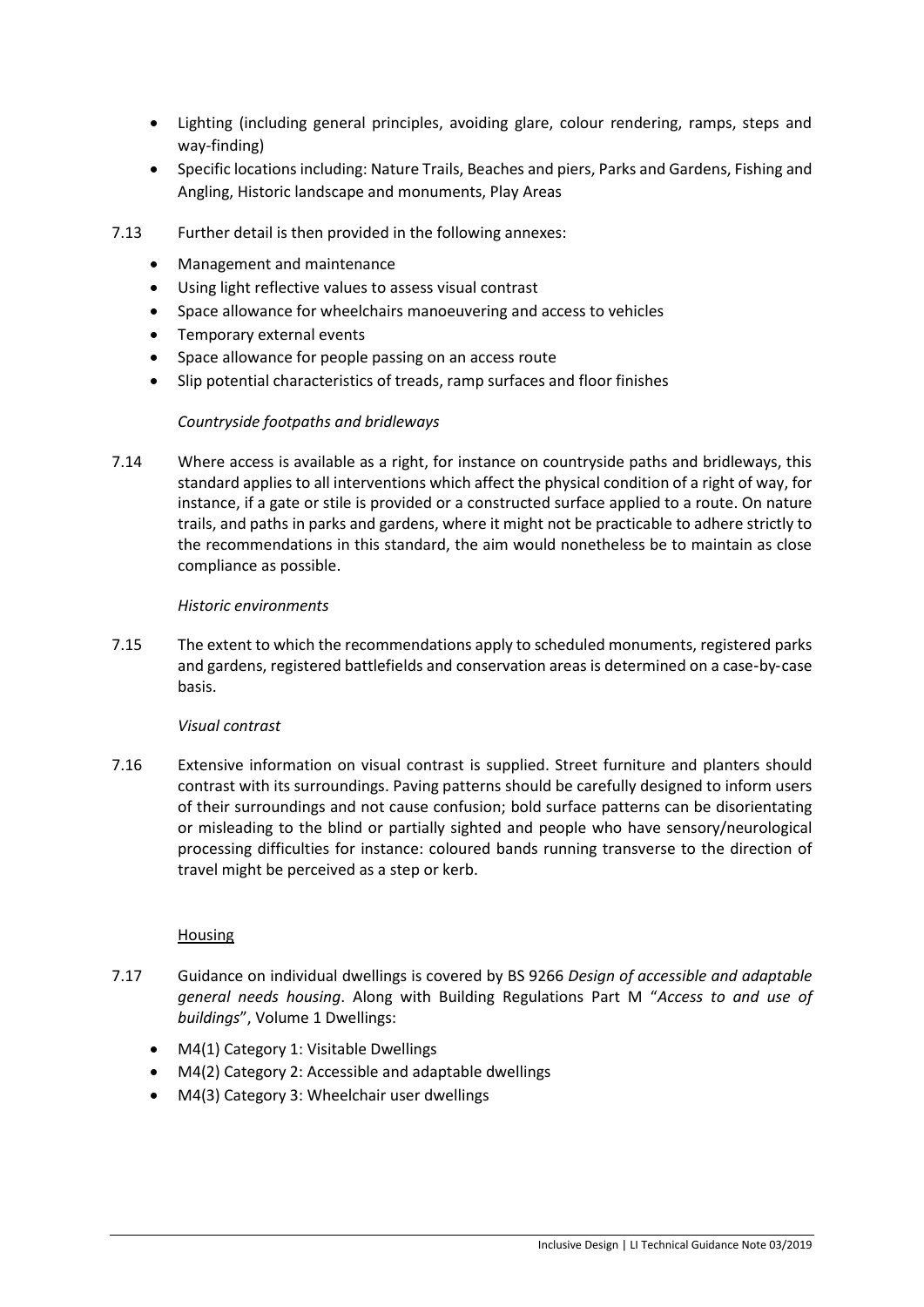7.18 LLDC are in the process of updating their Inclusive Design Standards, this will probably address issues such as multi-generational housing.

## Manual for Streets

7.19 The guidance relevant to the streets and spaces through which most journeys are undertaken is The Manual for Streets 1 and 2 (with 3 being written) which outlines an evidence based approach to design based around the production of a wide range of audits as part of a Quality Audit:

"*The various audit reports should be brought together in order to identify any conflicts that may arise with a view to seeking a balanced response*."

7.20 An evidence based approach is one where you gather evidence to base decisions on minimising the assumptions you make. This approach is particularly helpful when reporting on design decisions, NB: the LI are just publishing a Technical Information Note on Shared Space (Summer 2019).

## London 2012 Olympic and Paralympic Games: London Legacy Development Corporation (LLDC)

- 7.21 The inclusive design process implemented by the Olympic Delivery Authority (ODA) resulted in London 2012 being 'the most accessible and inclusive Games ever'. This process is being used today by the London Legacy Development Corporation (LLDC) to ensure that the 5 new neighbourhoods in and around Queen Elizabeth Olympic Park maintain and improve upon the high standards of accessibility and inclusivity achieved for all in 2012.
- 7.22 Much of this guidance has fed into the updated BS8300 (2018). The approach can be applied to all development projects both small and large. The LLDC's Inclusive Design Strategy 2012 and Inclusive Design Standards 2013 set out a strategy, standards and design management procedures from project inception to long-term management. At each stage of design, the project has to demonstrate that it sufficiently meets the Legacy Corporation's objectives (including accessibility and inclusive design standards), any issues raised are categorised as either acceptable to be addressed in the next stage of design or require an immediate response before design work can be permitted to progress. Schemes are regularly presented to the LLDC's Built Environment Access Panel (BEAP) a group of local disabled people and expert access consultants whose comments are addressed before the scheme can progress through the planning process. The 2013 Design Standards document includes detailed design examples and guidance including for level approaches (the ODA's objective for the Olympic Park was for the public concourse to be no steeper than a 1 in 60 gradient which was achieved in a substantial part of the park, with gentle slopes, ramps, lifts and stairs provided in steeper areas).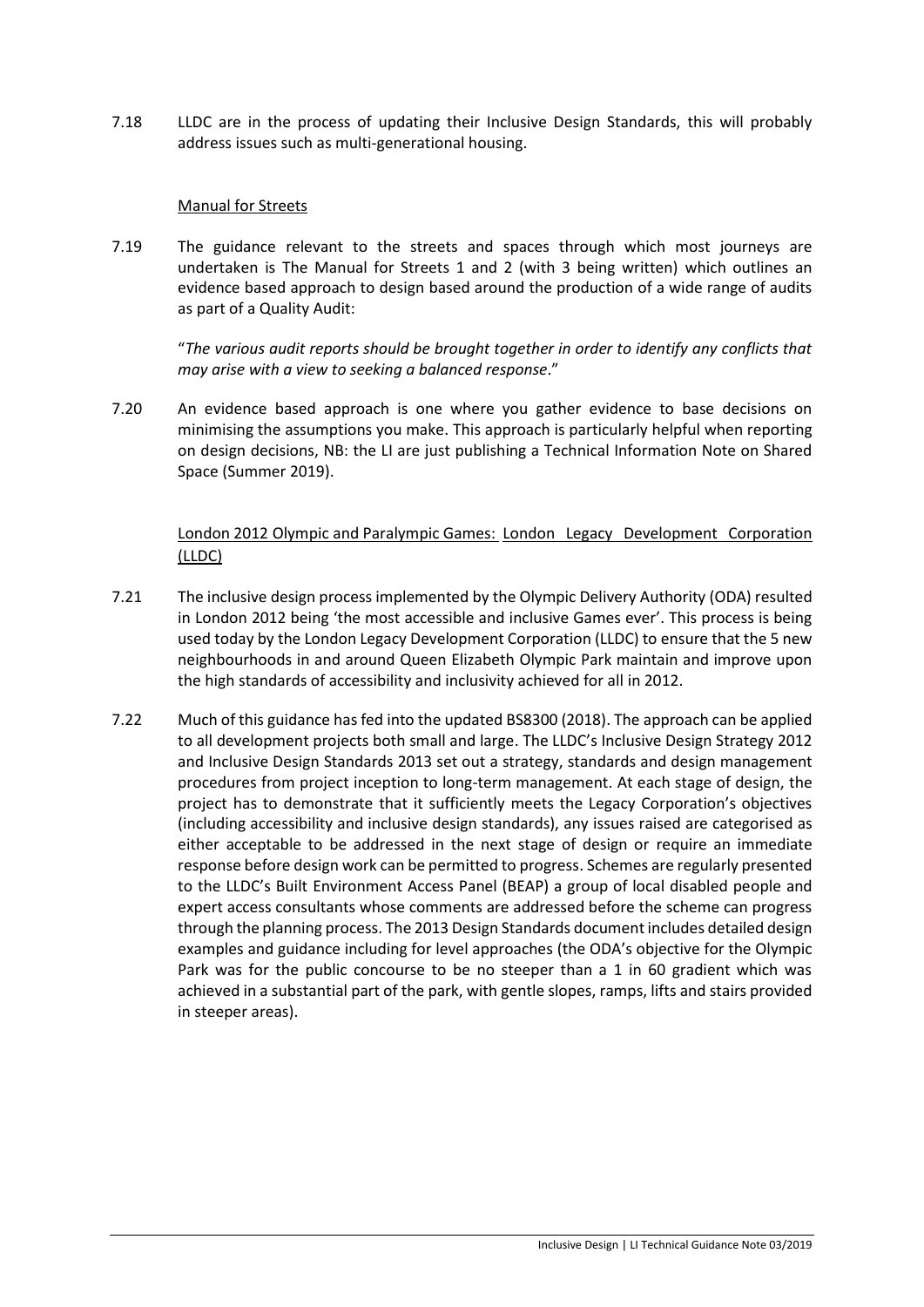## Transport for London (TfL) Streetscape Guidance (Third Ed 2016 Rev 1)

- 7.23 Very comprehensive web-based document for the design of streets and spaces including sections on:
	- case studies
	- new measures for new challenges
	- balancing priorities
	- physical design and materials
- 7.24 TfL Station Public Realm Design Guidance 2015 is also a useful document including a section on:
	- Movement and Place: Finding the balance

## Historic England 2015: Easy Access to Historic Landscapes; and Easy Access to Historic **Buildings**

7.25 Sets out a process to balance History and Access by, in parallel, undertaking an Access Audit and Conservation Assessment and developing an Access Plan based on the evidence in these reports and an understanding of strategic aims. Includes many examples of listed buildings and landscapes that have successfully been made accessible to disabled people while preserving the historic character.

### Environment Agency Access for All Design Guide 2012

- 7.26 This guidance considers access in the wider countryside, setting out different guidance for slopes and surfacing depending on categories of locations:
	- Urban and formal landscapes
	- Urban fringe and managed landscapes
	- Rural and working landscapes
	- Open countryside, semi-wild and wild land
- 7.27 Some of this guidance was based on the Fieldfare Trust: Countryside for All Good Practice Guide (Published 1997, updated 2005).

Sight Line, Designing Better Streets for People with Low Vision (2010), by Ross Atkin, CABE, Helen Hamlyn Centre at the Royal College of Art

7.28 Evidenced based research. Researchers followed blind and partially sighted volunteers on a regular journey they would take unaccompanied and recorded observations. Recognised the similarities and different priorities of different members of the blind/partially sighted community.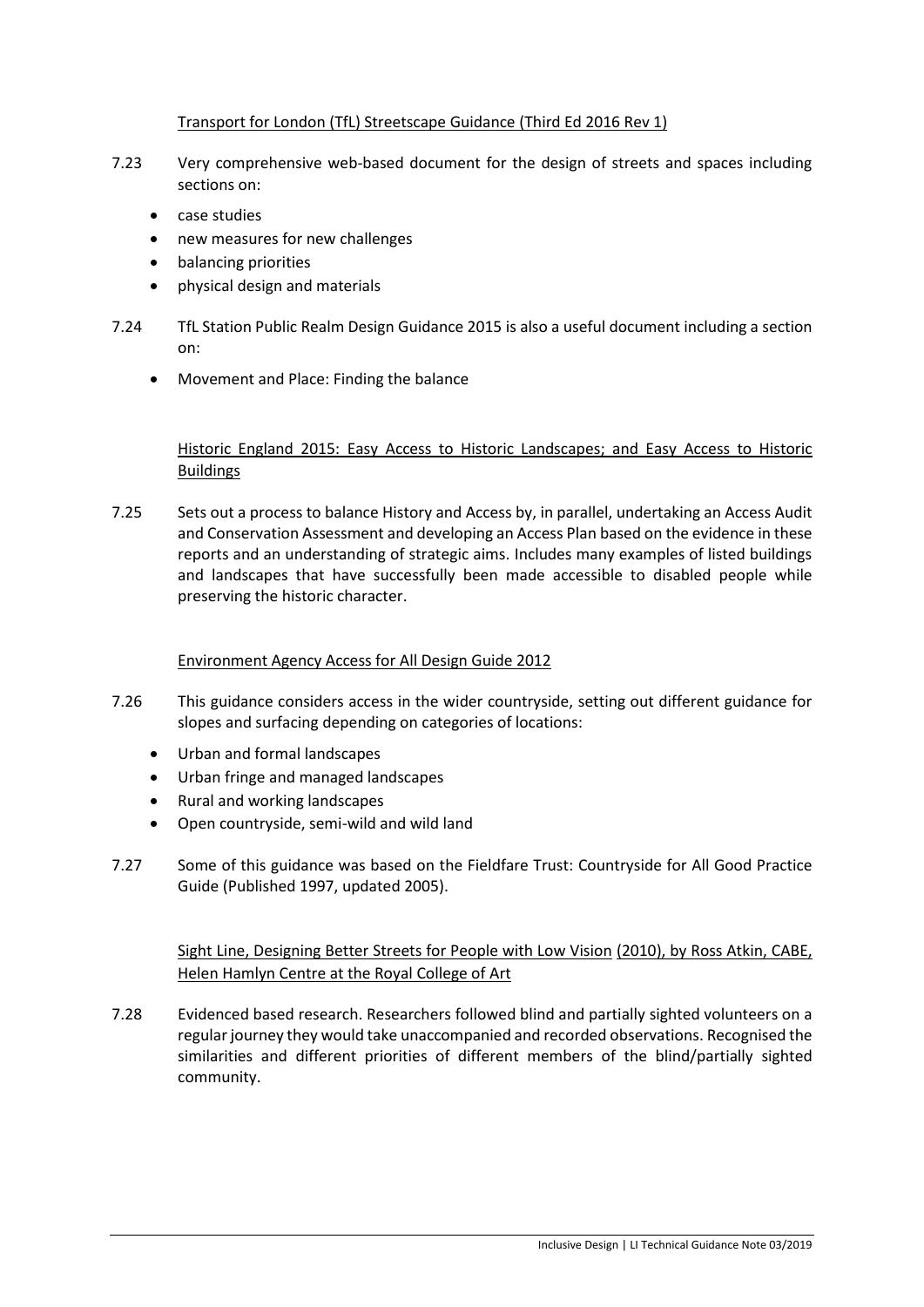## Designs for the Mind

7.29 BSI and The Helen Hamlyn Centre are developing research on Designs for the Mind. The guidelines cover four distinct areas: spatial characteristics, including lighting and distractions; way finding; safeguarding, such as avoiding the potential for feelings of entrapment; and design features.

## Royal Town Planning Institute: "*Dementia and Town Planning: Creating better environments for people living with dementia*"

7.30 This practice note gives advice on how good planning can create better environments for people living with dementia. It summarises expert advice, outlines key planning and health policy and highlights good practice case studies. You can download the practice note but also you can take an online training module.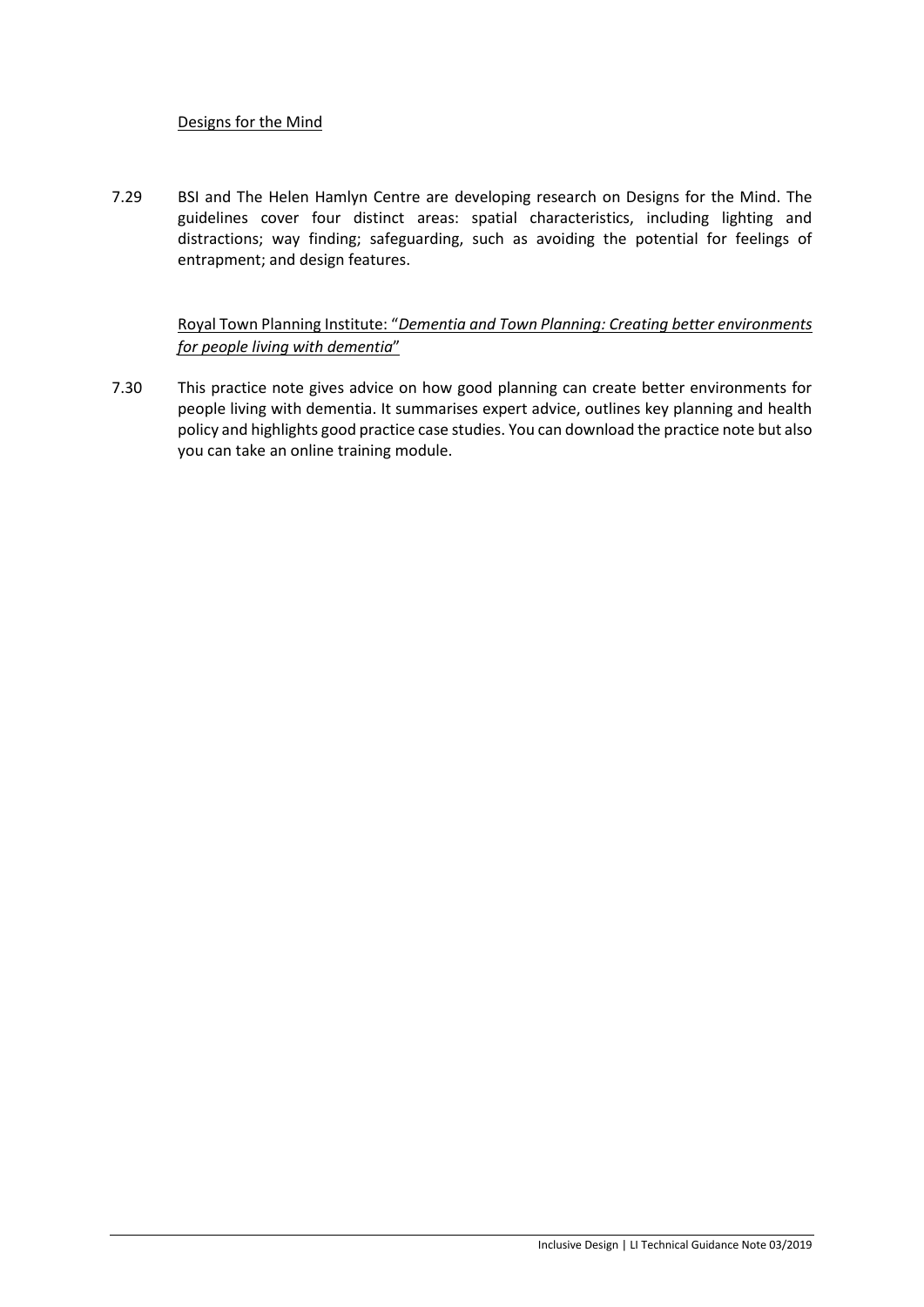## **Appendix: List of relevant documents**

(Many of these documents are best accessed via the Design Council Hub or most popular search engines)

### **Legislation**

Equality Act 2010

(Key issues are summarised in "*Equality Act 2010: Public Sector Equality Duty What Do I Need To Know? A Quick Start Guide For Public Sector Organisations*" published by the Government Equalities Office, 2011)

Building Regulations Part M (only the regulations themselves are legislation. The associated approved documents are guidance)

Workplace (Health, Safety and Welfare) Regulations 1992

### **Planning**

The NPPF (paragraphs 57, 58, 61 and 69) states that all developments should be designed to be accessible, inclusive and that this should be addressed by local policies

Local Plans specific to individual Local Authorities

Supplementary Planning Guidance

### **Comprehensive Guidance Documents**

BS8300: 2018 Design for an accessible and inclusive built environment Parts 1 and 2

Commission for Architecture and the Built Environment (CABE): The principles of inclusive design 2006

Design Council Inclusive Design Hub

Manual for Streets (1 and 2) (for street design but with particular reference to Quality Audits)

TfL Streetscape Guidance (Third Ed 2016 Rev 1)

London Legacy Development Corporation: Inclusive Design Standards Olympic 2013

London Legacy Development Corporation: Inclusive Design Strategy Olympic 2013

Accessible London: Achieving an Inclusive Environment SPG 2014

Historic England: Easy access to historic landscapes 2015

Historic England: Easy access to historic buildings 2015

Environment Agency: Access for All Design Guide 2012

Transport for London: Improving Walkability 2005

CABE: Design and Access Statements: How to Write, Read and Use Them, 2006.

The LI are just publishing a Technical Information Note on Shared Space (Summer 2019).

### **More Specific Guidance Documents**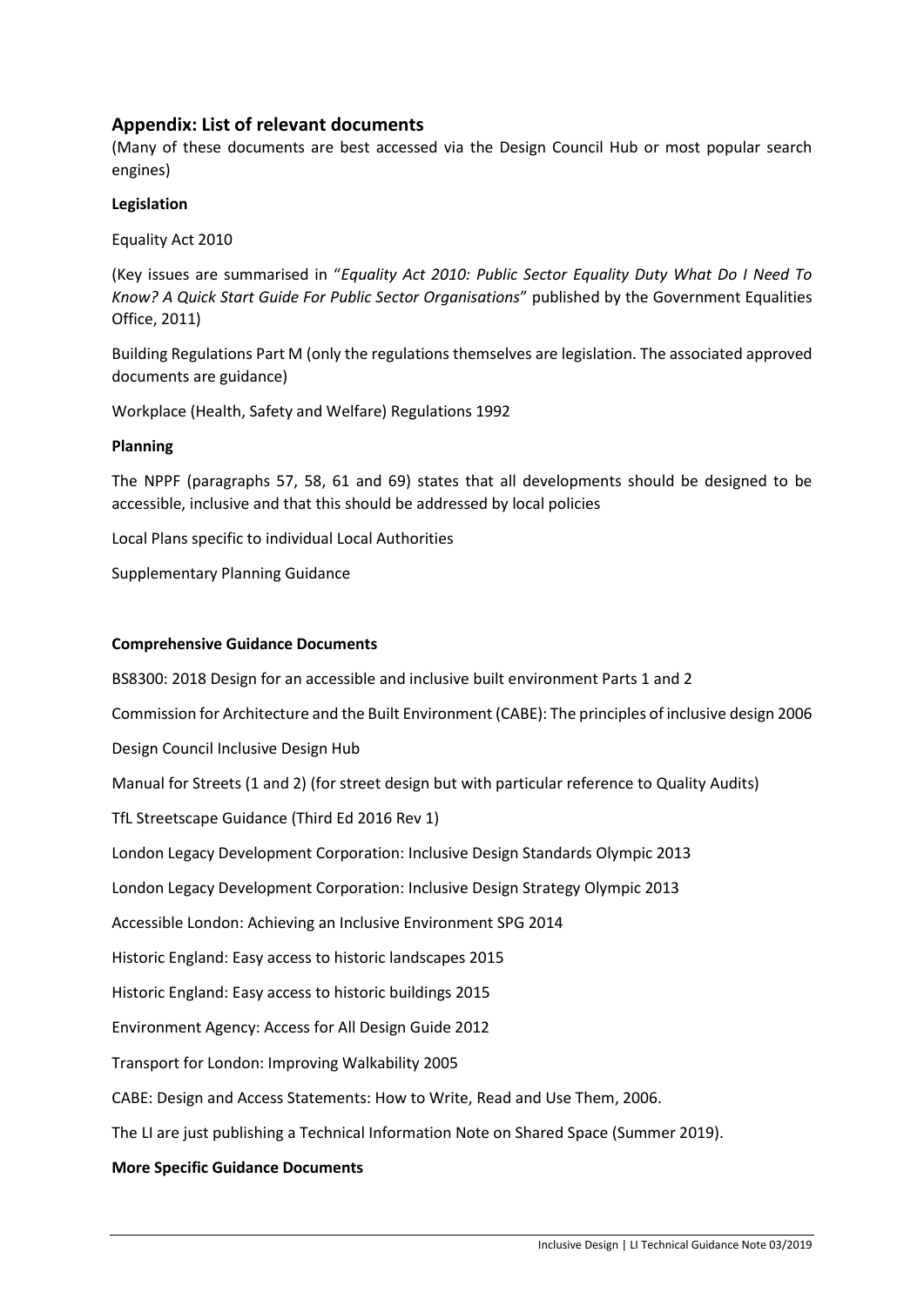Approved Document Part M Building Regulations

Department for Transport: Inclusive Mobility 2005 – a Guide to Best Practice on Access to Pedestrian and Transport

CABE: Sight Line, Designing Better Streets for People with Low Vision, by Ross Atkin

Designing Outdoor Spaces for People with Dementia, ed. Annie Pollock and Mary Marshall, Dementia Service Development Centre, University of Stirling & Hammond Care Australia (2012)

Countryside for All Good Practice Guide, Fieldfare Trust - <http://www.fieldfare.org.uk/>

Sensory Trust - <http://www.sensorytrust.org.uk/> with factsheets found here <http://www.sensorytrust.org.uk/information/factsheets/>

Centre for Accessible Environments - <http://cae.org.uk/>

Inclusive Mobility: A Guide to Best Practice on Access to Pedestrian and Transport Infrastructure, Oxley P., Department for Transport, 2002.

Interim changes to the Guidance on the use of Tactile Paving Surfaces, Department for Transport 2015.

Traffic Advisory Leaflet 5/95 Parking for Disabled People, Department for Transport, 1995.

Planning Policy Guidance 13: Transport, Department for Communities and Local Government, 2011.

Traffic Management and Streetscape Local Transport Note 1/08 Department for Transport, 2008

Shared Space: Local Transport Note 1/11, Department for Transport, 2011. (recently withdrawn, 2018)

Designing for Disabled People in Home Zones, JMU Access Partnership, 2007.

"Good Practice in the design of homes and living spaces for people with dementia and sight loss" (Corinne GReasley-Adams, Alison Bowes, Alison Dawson and Louise McCable

Inclusive Design for Getting Outdoors I'DGO, [online] http://www. idgo.ac.uk/, 2011.

Inclusive urban design: Streets for life, Architectural Press, 2006.

Inclusive Urban Design: A guide to creating accessible public spaces, David Bonnett Associates, BSI, 2013

Developing accessible play space: A good practice guide (Office of the Deputy Prime Minister, 2003

The Colour, Light and Contrast Manual: Designing and Managing Inclusive Built Environments, Bright K., Cook G., Wiley-Blackwell, 2010.

Sign Design Guide: a guide to inclusive signage, JMU and the Sign Design Guide, 2000.

DD CEN/TS 15209:2008 Tactile paving surface indicators produced from concrete, clay and stone, British Standards Institution, 2008.

BS 7997:2003 Products for tactile paving surface indicators, British Standards Institution, 2003.

BS 5395-1:2010 Stairs. Code of practice for the design of stairs with straight flights and winders, British Standards Institution, 2010.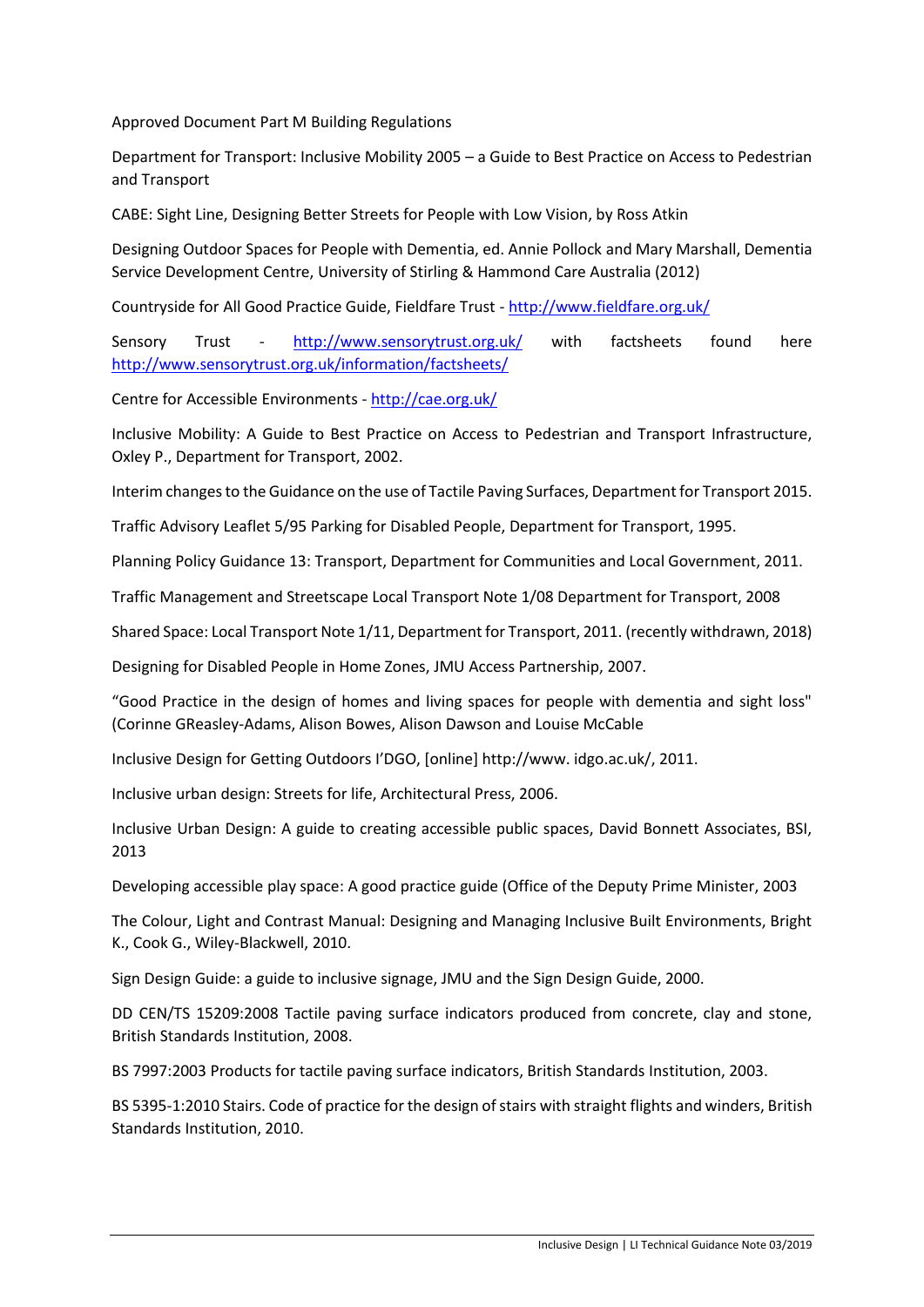BS 8501:2002 Graphical symbols and signs. Public information symbols, British Standards Institute, 2002.

Sport England. (2014). Assessing needs and opportunities guide for indoor and outdoor sports facilities. Available: https://www.sportengland.org/media/3599/20140722-anog-published.pdf Last accessed 04 April 2016.

Sport England Design Guidance Accessible Sports Facilities [https://www.sportengland.org/facilities](https://www.sportengland.org/facilities-planning/design-and-cost-guidance/accessible-facilities/)[planning/design-and-cost-guidance/accessible-facilities/](https://www.sportengland.org/facilities-planning/design-and-cost-guidance/accessible-facilities/)